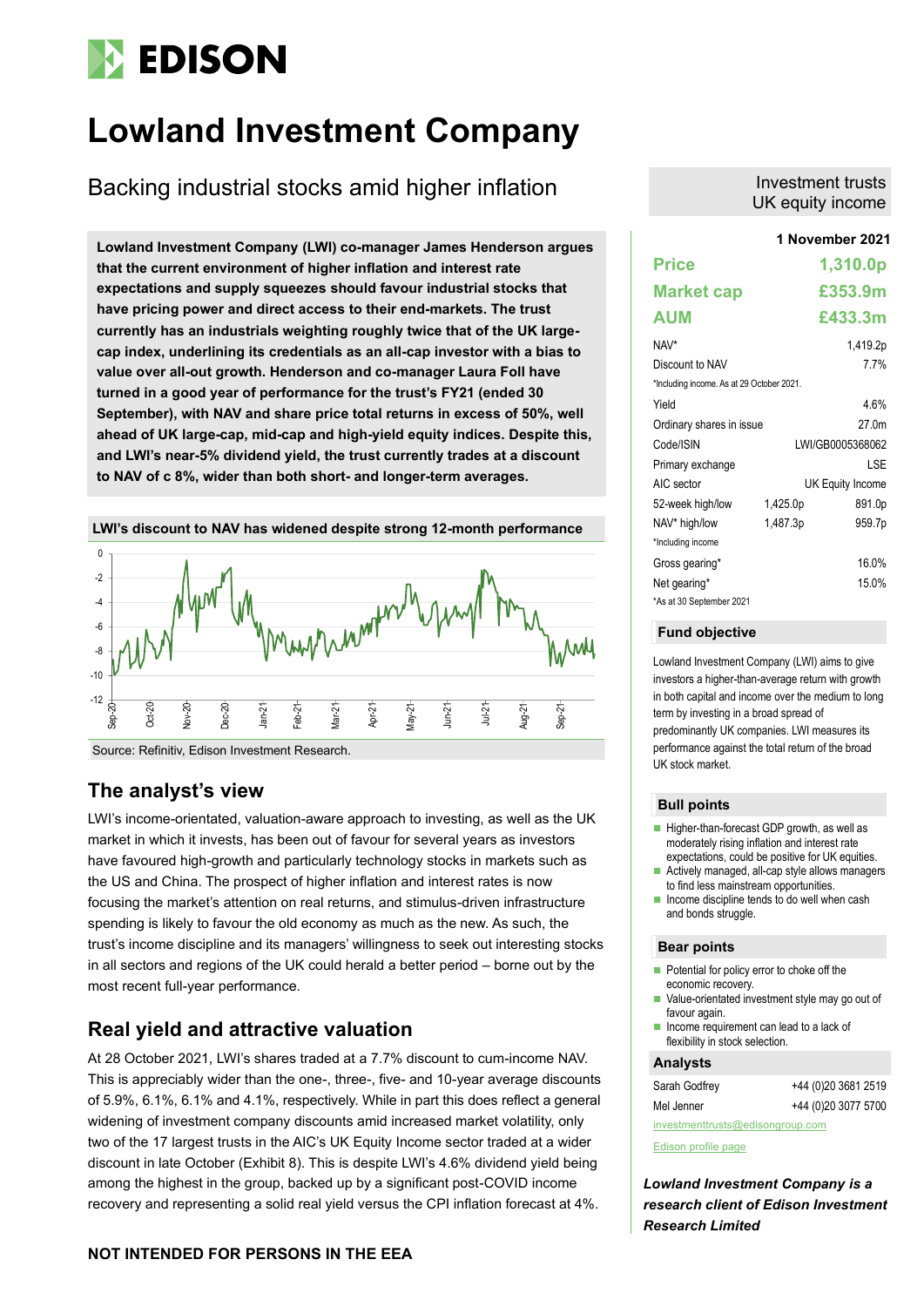

## **The fund managers: James Henderson and Laura Foll**

## **The managers' view: Interesting industrials for income & growth**

With the Office for Budget Responsibility projecting UK CPI inflation to exceed 4% over the coming 12 months, Henderson argues that equity income stocks should once again begin to look attractive in an environment in which cash and bond yields look set to struggle (even given expected increases in the Bank of England base rate) and highly rated growth stocks could see a reversal of fortune. 'In recent years, yield has not been a good valuation tool to use', he explains. While historically income fund managers may have chosen to sell holdings where yields had dropped as a result of strong capital performance, recycling gains into positions with higher dividend yields, the manager says that 'in the past few years the best have got better (putting further downward pressure on yields), while the challenged have remained so'.

As the market narrative moves away from the 'transitory' view of inflation, Henderson argues that rising prices and interest rates could help some of the companies – particularly in the industrial space – that have been left behind in the race for 'growth at any price' that has characterised much of the past five years in global equity markets. 'With raw material prices going up and increasing supply chain difficulties, UK industrial companies with pricing power are in a better place than in the previous period where manufacturers have been able to get components more cheaply in the Far East', he says. 'While their earnings may not have grown much on a five-year view, companies that have got through this difficult period could do better going forward.'

| Company name              | Industry subsector                 | £m      | Market cap 1y capital return<br>$\%$ | Dividend yield*<br>% |
|---------------------------|------------------------------------|---------|--------------------------------------|----------------------|
| Hill & Smith              | Metal fabrication                  | 1.450.2 | 50.2                                 | 1.6                  |
| Castings                  | Industrial machinery               | 155.3   | 12.1                                 | 4.1                  |
| <b>Ibstock</b>            | Cement                             | 829.1   | 12.7                                 | 2.0                  |
| Morgan Advanced Materials | Electronic components              | 994.5   | 33.6                                 | 2.0                  |
| Redde Northgate           | Industrial machinery               | 979.4   | 100.8                                | 3.9                  |
| Ricardo                   | Engineering & contracting services | 261.3   | 10.7                                 | 1.6                  |

**Exhibit 1: Industrial stocks offering 'value and income' in LWI's portfolio**

Source: Lowland Investment Company, London Stock Exchange, Edison Investment Research. Note: Data as at 28 October 2021. \*Dividend yields based on previous 12 months.

LWI's income discipline means it seeks companies with sustainable yields, although it casts its net far wider than the 'usual suspects' among the UK's largest companies: more than half its portfolio is made up of companies with a market cap below £5bn. As shown in Exhibit 2, over a quarter of LWI's assets are invested in industrial companies, roughly double the sector's weighting in the main UK blue-chip index. This is an area that Henderson expects to benefit from the combination of higher inflation, increased economic activity (some of it as a result of government stimulus) and a supply squeeze. The companies may not be glamorous – Hill & Smith is a metal galvaniser, Castings operates iron foundries and Ibstock makes bricks, for example – but the manager says they have the potential to generate attractive returns through a combination of top-line growth and increased pricing power in the face of supply shortages. This in turn should feed through into sustainable dividends for their investors.

Considering some of the examples shown in Exhibit 1, Hill & Smith is a relatively large player in galvanised metal applications such as crash barriers, and is active on both sides of the Atlantic. Galvanising tends to take place close to the end-markets for the materials, which lessens the impact of global supply chain difficulties, thus increasing the attractiveness of regional operators. Ibstock is another beneficiary of this trend; higher raw material and energy costs as well as logistical issues will make it more attractive for UK housebuilders to source bricks domestically, particularly given the political importance of lower-margin activities such as building affordable homes. Meanwhile, Morgan Advanced Materials (a top 10 position in the LWI portfolio) has more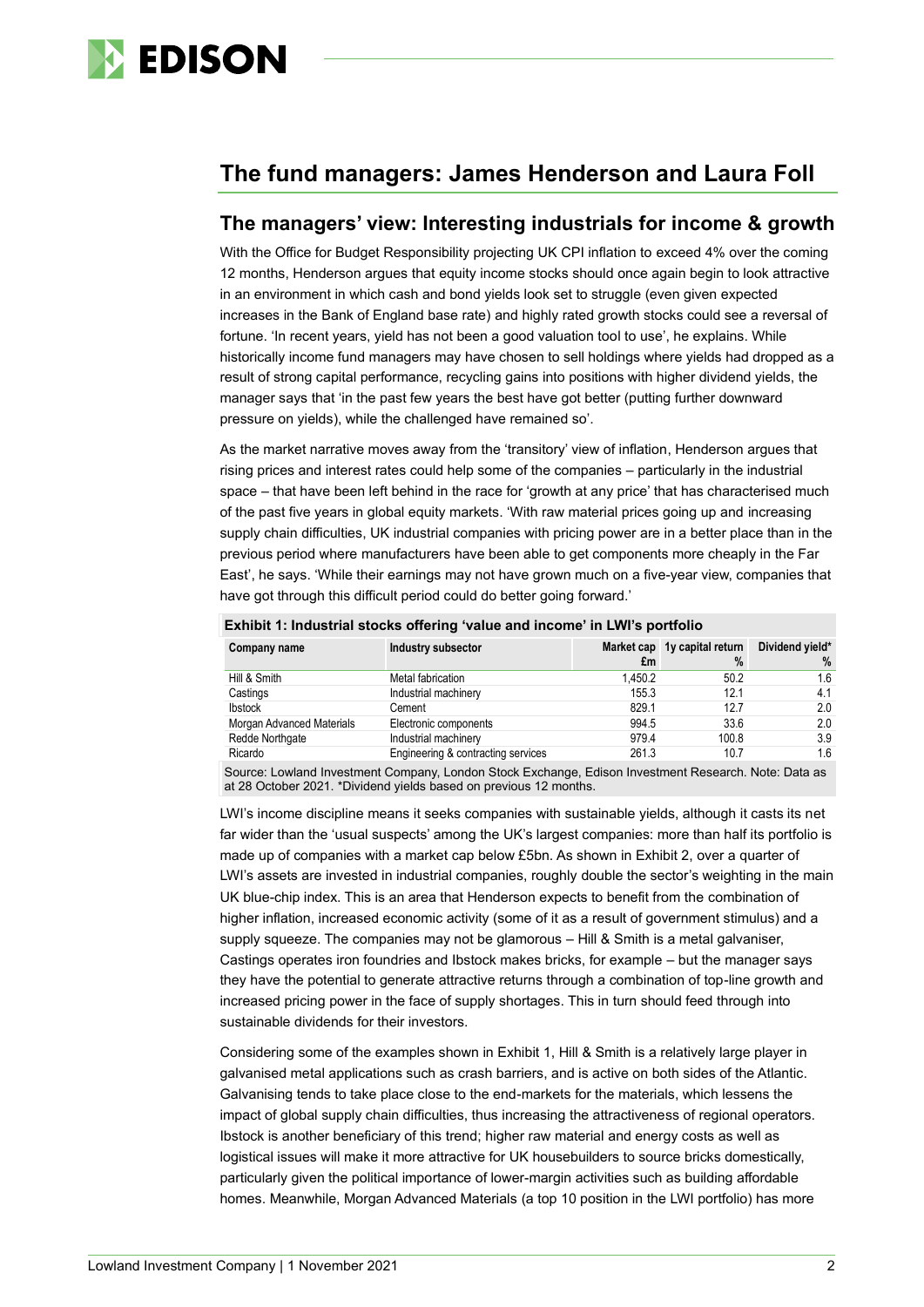

than 70 manufacturing facilities worldwide for its range of high-tech industrial products (many of which are exposed to growing end-markets such as energy transition), which historically may have seemed inefficient, but now looks a smart move given the high cost of international freight. Redde Northgate, as a supplier of white vans to trade users, may be very far from high-tech, but is still helped by improving economic activity.



Elsewhere in the portfolio (Exhibit 2), financials remain an important weighting, with a diverse group of holdings from insurance (life, non-life and reinsurance) to major high street banks. The banks weighting has been built up over the past 12 months and Henderson sees them as a key beneficiary of a more inflationary and rising interest rate environment, as long as the Bank of England does not go too far in raising rates and thereby choke off the economic recovery – a risk of which policymakers will be keenly aware following the 'taper tantrum' of 2013.

During September, the managers added to existing holdings in Finsbury Foods, Chesnara, Headlam and Halfords. They also took a small new position in wealth manager Brooks Macdonald. Foll says a recent return to net inflows in the firm's managed portfolio service (which provides outsourced investment management to financial advisers) underlines the growth prospects for the business.

## **Performance: Absolute and relative gains in FY21**

| Exhibit 4: Five-year discrete performance data |                    |                   |                              |                                    |                           |                                 |  |  |
|------------------------------------------------|--------------------|-------------------|------------------------------|------------------------------------|---------------------------|---------------------------------|--|--|
| 12 months ending                               | Share price<br>(%) | <b>NAV</b><br>(%) | <b>CBOE UK AII</b><br>Cos(%) | <b>MSCI UK High</b><br>Div Yld (%) | <b>CBOE UK 250</b><br>(%) | <b>CBOE UK</b><br>Small Cos (%) |  |  |
| 30/09/17                                       | 16.4               | 17.0              | 12.0                         | 16.9                               | 14.2                      | 23.6                            |  |  |
| 30/09/18                                       | 4.2                | 2.9               | 5.9                          | 1.7                                | 4.6                       | 1.4                             |  |  |
| 30/09/19                                       | (11.9)             | (9.6)             | 2.7                          | (1.1)                              | (0.3)                     | (7.3)                           |  |  |
| 30/09/20                                       | (24.6)             | (24.8)            | (17.9)                       | (16.3)                             | (16.1)                    | (13.8)                          |  |  |
| 30/09/21                                       | 53.3               | 51.1              | 28.5                         | 17.5                               | 45.3                      | 73.6                            |  |  |

Source: Refinitiv. Note: All % on a total return basis in pounds sterling.

LWI has performed particularly well over the past 12 months to 30 September 2021 (also the trust's financial year end), outstripping all the comparator indices except the CBOE UK Smaller Companies (Exhibit 4). While Henderson is keen to stress that the lion's share of the outperformance came in the first half of the year, it is clear from Exhibit 6 that the outperformance continued in the second six months, albeit the most recent numbers have been flat to negative given the widespread market volatility seen in September.

Contributors to the strong 12-month performance have included the increased weighting in high street banks, which in most cases have reinstated dividends following their suspension in 2020 at the height of the pandemic. Some of LWI's holdings have seen their share prices more than double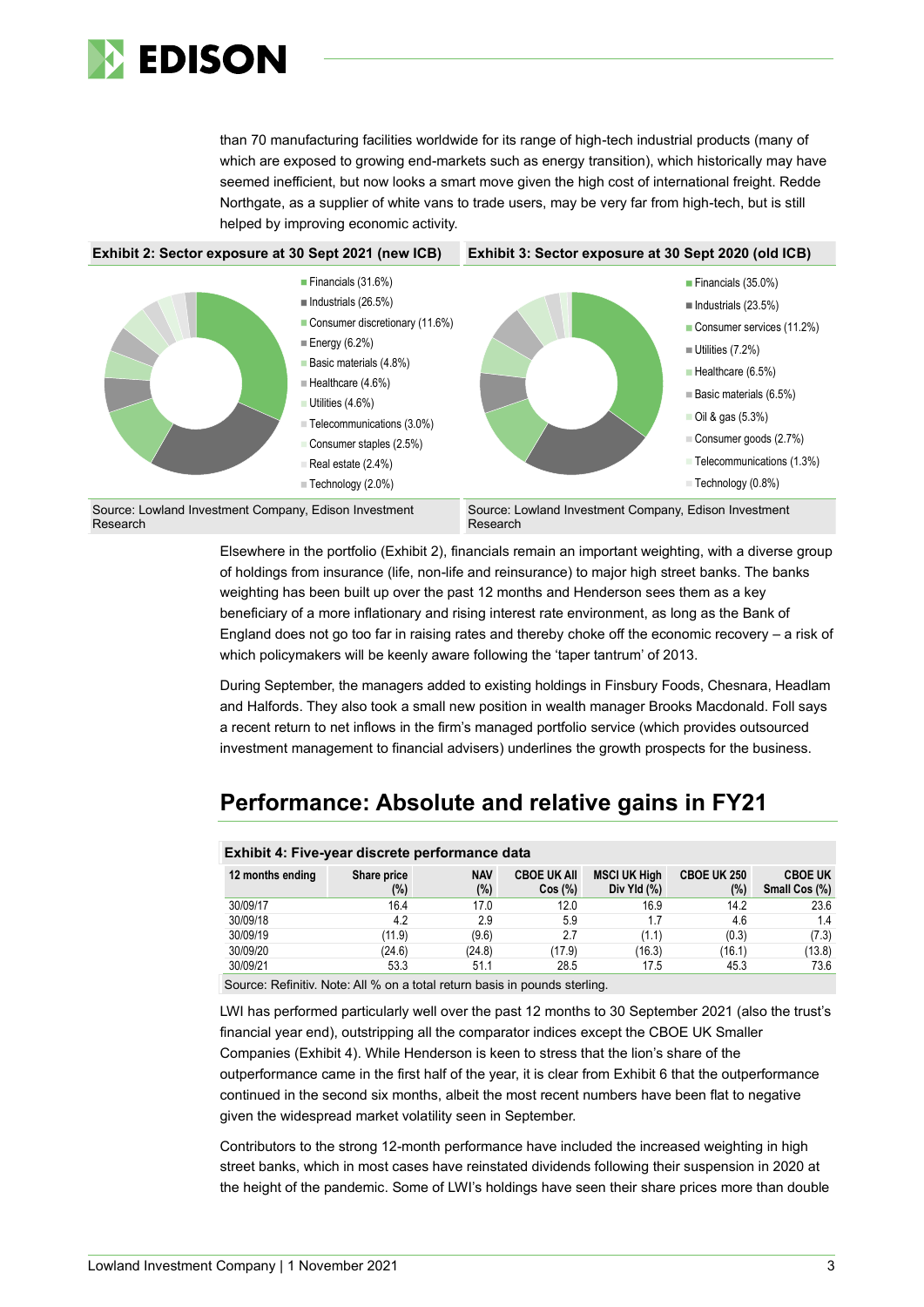

over the past year (to 28 October 2021), including Redde Northgate (+101%), engineering firm Renold (+177%) and news publisher Reach (+184%). Henderson comments that a decrease in the market value of LWI's debt has also boosted fair value NAV (fixed-rate debt tends to revalue downwards when interest rate expectations are higher), and gearing, which stood at 15% at end-September, has contributed positively as well.



**Exhibit 5: Investment trust performance to 30 September 2021**

Source: Refinitiv, Edison Investment Research. Note: Three-, five- and 10-year performance figures annualised.

#### **Exhibit 6: Share price and NAV total return performance, relative to indices (%)**

|                                        |       | One month Three months | Six months | One year | Three years | Five years | 10 years |
|----------------------------------------|-------|------------------------|------------|----------|-------------|------------|----------|
| Price relative to CBOE UK All Cos      | (4.5) | (1.8)                  | 2.2        | 19.3     | (6.0)       | (4.0)      | 15.0     |
| NAV relative to CBOE UK All Cos        | (0.8) | 0.8                    | 2.7        | 17.5     | (5.3)       | (3.8)      | 15.6     |
| Price relative to MSCI UK High Div Yld | (0.3) | 2.4                    | 9.5        | 30.5     | 4.7         | 6.8        | 38.2     |
| NAV relative to MSCI UK High Div Yld   | 3.6   | 5.2                    | 9.9        | 28.6     | 5.6         | 7.0        | 39.0     |
| Price relative to CBOE UK 250          | (0.9) | (3.9)                  | 0.3        | 5.5      | (16.2)      | (15.0)     | (22.0)   |
| NAV relative to CBOE UK 250            | 2.9   | (1.3)                  | 0.8        | 4.0      | (15.6)      | (14.9)     | (21.6)   |
| Price relative to CBOE UK Small Cos    | (5.9) | (2.1)                  | (3.2)      | (11.7)   | (26.7)      | (29.1)     | (20.9)   |
| NAV relative to CBOE UK Small Cos      | (2.3) | 0.5                    | (2.8)      | (13.0)   | (26.1)      | (29.0)     | (20.4)   |

Source: Refinitiv, Edison Investment Research. Note: Data to end-September 2021. Geometric calculation.

Given LWI's income discipline (which Henderson notes has been out of favour as an investment style in recent years), it is worth noting the trust's strong long- and shorter-term performance versus the MSCI UK High Dividend Yield Index. As shown in Exhibit 6, LWI has outperformed this index in both share price and NAV terms over three, six and 12 months and three, five and 10 years, with particularly notable outperformance over one year. This is testament to the trust's active, all-cap approach, with significant holdings in smaller and AIM companies and a focus on dividend growth rather than simply a high starting yield, which may indicate a stock with poor prospects.



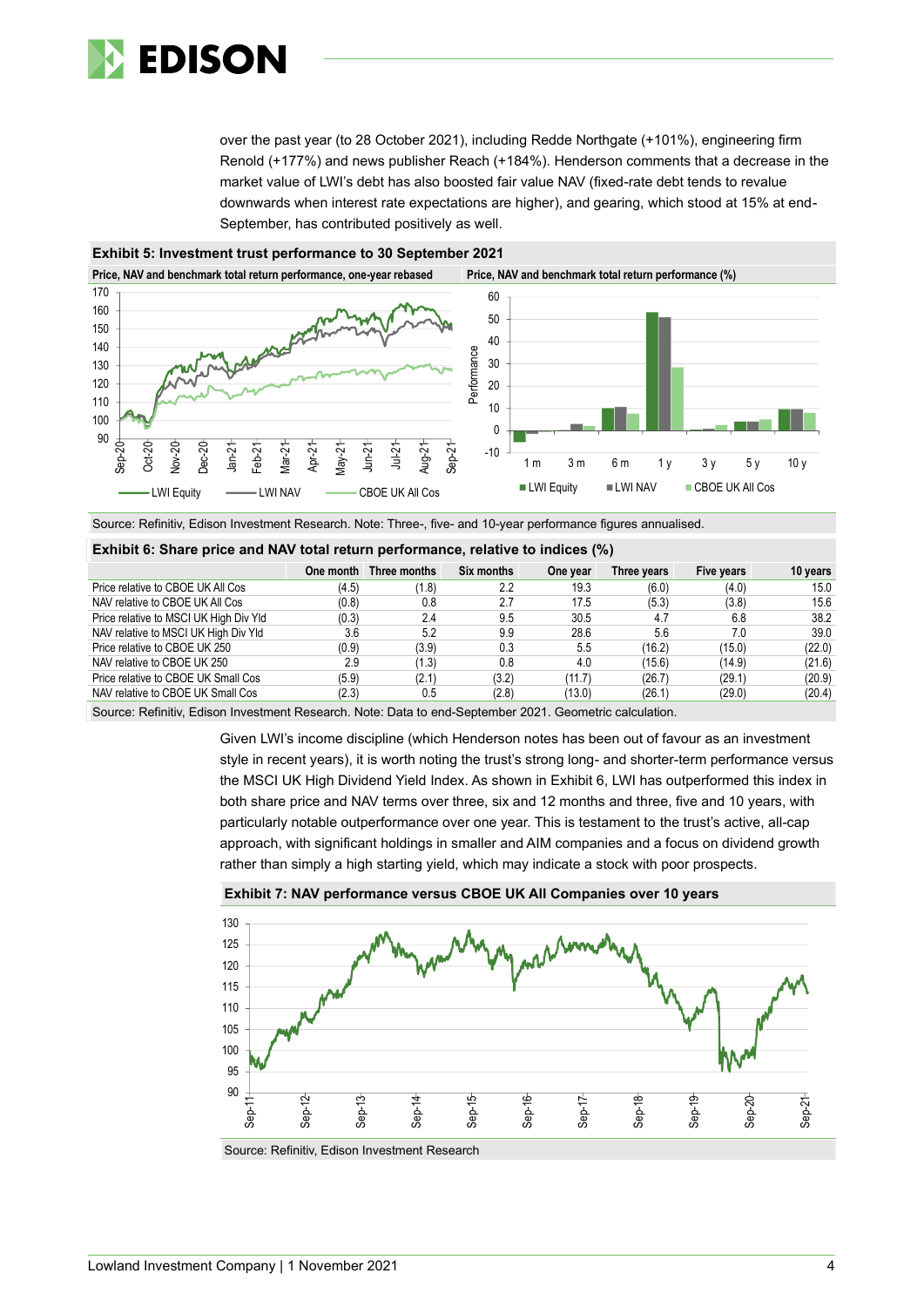

## **Peer group comparison**

Th Association of Investment Companies' UK Equity Income sector, of which LWI is a member, is one of the largest peer groups, with 22 funds in total. In Exhibit 8, we show the 17 largest, all with a market cap above £100m. Although all the peers aim to reward shareholders with a mixture of income and growth from a portfolio largely (at least 80%) made up of UK equities, the sector encompasses a wide variety of investment approaches, from concentrated large-cap portfolios such as Finsbury Growth & Income (FGT), to all-cap selections such as Diverse Income Trust, Lowland and Aberdeen Standard Equity Income. In recent years, when the market has rewarded investors with more of a quality growth slant, LWI's NAV performance has struggled to keep up with the peer group average, ranking 14th and 13th respectively over three and five years to 26 October 2021 and a respectable seventh over 10 years. However, the trust's greater focus on value and recovery stocks has meant it was very well positioned for the market rotation that began in late 2020, and over the past 12 months only two funds rank higher than LWI: Temple Bar and Merchants Trust, both of which also have more of a 'value' tilt.

The UK Equity Income sector is one of the most competitive on fees, and LWI's 0.6% ongoing charge is below the average of 0.7%, ranking eighth. There are no longer any funds in the sector that may levy a performance fee. Discounts to NAV have recently widened across the group as equity markets have experienced a bout of increased volatility, and LWI's 8.0% discount at 27 October 2021 is the third widest (and is also above-average in a historical context – see page 1). Gearing is currently (based on 30 September data) the second highest in the peer group, while the trust's 4.6% dividend yield is also above average, ranking fourth in the sector.

| $\sim$<br>$\cdot$ .             |                         |                         |                         |                         |                          |                   |              |                               |                |                          |
|---------------------------------|-------------------------|-------------------------|-------------------------|-------------------------|--------------------------|-------------------|--------------|-------------------------------|----------------|--------------------------|
| % unless stated                 | <b>Market</b><br>cap £m | <b>NAV TR</b><br>1 year | <b>NAV TR</b><br>3 year | <b>NAV TR</b><br>5 year | <b>NAV TR</b><br>10 year | Ongoing<br>charge | Perf.<br>fee | <b>Discount</b><br>(cum-fair) | Net<br>gearing | <b>Dividend</b><br>yield |
| Lowland                         | 352.6                   | 48.4                    | 14.1                    | 22.9                    | 138.5                    | 0.6               | No           | (8.0)                         | 115            | 4.6                      |
| Aberdeen Standard Equity Income | 168.1                   | 40.1                    | 4.8                     | 16.7                    | 105.2                    | 0.9               | No           | (9.3)                         | 113            | 5.9                      |
| <b>BMO Capital &amp; Income</b> | 349.8                   | 37.4                    | 27.2                    | 42.5                    | 132.2                    | 0.6               | No           | (2.3)                         | 106            | 3.6                      |
| <b>BMO UK High Income Units</b> | 121.2                   | 23.7                    | 18.8                    | 21.4                    | 96.3                     | 1.0               | No           | (4.6)                         | 109            | 4.2                      |
| City of London                  | 1.750.5                 | 30.6                    | 17.9                    | 26.3                    | 120.6                    | 0.4               | No           | (0.2)                         | 108            | 4.9                      |
| Diverse Income Trust            | 413.5                   | 32.7                    | 36.3                    | 51.4                    | 252.6                    | 1.1               | No           | (0.9)                         | 100            | 3.3                      |
| Dunedin Income Growth           | 481.5                   | 26.5                    | 43.0                    | 49.5                    | 130.8                    | 0.6               | No           | (1.4)                         | 107            | 3.9                      |
| Edinburgh Investment Trust      | 1,062.4                 | 38.2                    | 12.7                    | 14.6                    | 126.5                    | 0.4               | No           | (9.7)                         | 107            | 3.9                      |
| Finsbury Growth & Income        | ,980.8                  | 16.9                    | 32.0                    | 57.9                    | 254.8                    | 0.6               | No           | (4.1)                         | 100            | 1.9                      |
| <b>Invesco Select UK Equity</b> | 148.8                   | 40.0                    | 36.6                    | 40.2                    | 191.3                    | 0.9               | No           | (5.0)                         | 110            | 3.5                      |
| JPMorgan Claverhouse            | 449.4                   | 40.4                    | 28.3                    | 42.3                    | 152.6                    | 0.7               | No           | (1.3)                         | 117            | 4.1                      |
| Law Debenture Corporation       | 946.4                   | 48.0                    | 45.6                    | 65.4                    | 191.6                    | 0.6               | No           | (2.2)                         | 113            | 3.7                      |
| <b>Merchants Trust</b>          | 688.4                   | 63.5                    | 40.2                    | 55.7                    | 158.1                    | 0.6               | No           | (0.0)                         | 111            | 4.9                      |
| Murray Income Trust             | 1,052.1                 | 27.5                    | 40.1                    | 49.3                    | 135.3                    | 0.5               | No           | (7.2)                         | 110            | 3.8                      |
| Schroder Income Growth          | 206.3                   | 31.1                    | 21.5                    | 30.9                    | 125.0                    | 0.9               | No           | (1.9)                         | 109            | 4.3                      |
| Temple Bar                      | 721.5                   | 50.9                    | 6.5                     | 14.6                    | 100.6                    | 0.5               | No           | (7.5)                         | 108            | 3.6                      |
| Troy Income & Growth            | 246.9                   | 15.4                    | 17.0                    | 23.4                    | 114.0                    | 0.9               | No           | (1.1)                         | 100            | 1.9                      |
| Simple average (17 funds)       | 655.3                   | 36.0                    | 26.0                    | 36.8                    | 148.6                    | 0.7               |              | (4.0)                         | 108            | 3.9                      |
| LWI rank in peer group          | 11                      | 3                       | 14                      | 13                      |                          | 8                 |              | 15                            | $\overline{2}$ | 4                        |

## **Exhibit 8: Selected peer group as at 27 October 2021\***

Source: Morningstar, Edison Investment Research. Note: \*Performance as at 26 October 2021 based on cum-fair NAV. TR = total return. Net gearing is total assets less cash and equivalents as a percentage of net assets (100=ungeared).